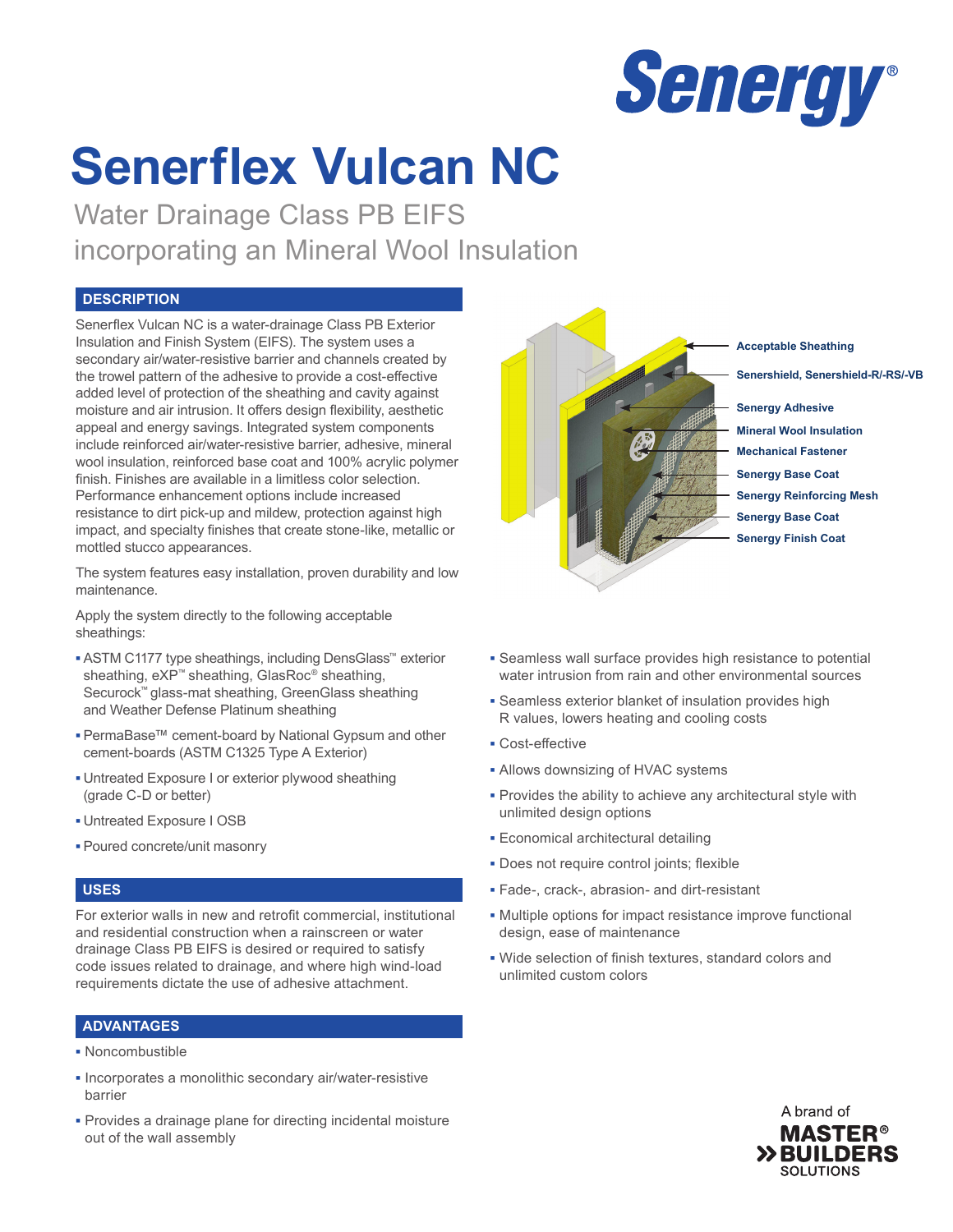# **DESIGN CONSIDERATIONS**

#### **Expansion Joints** Required in the following locations:

- **▪** Where movement is anticipated (e.g., floor lines, canopies, carports, porte-cocheres, etc.)
- **▪** Where EIFS meets dissimilar materials (e.g., windows, doors, transitions to brick or other siding)
- **▪** Where substrate materials change
- **▪** At floor lines in wood frame construction where movement or cross grain shrinkage is anticipated
- **▪** At structural or existing expansion joints
- **▪** Minimum expansion joint size should be determined by a design professional.

#### **Horizontal Applications**

Minimum slope: 1:2 with maximum width of 30.5 cm (12") [e.g. 15 cm in 30.5 cm (6" in 12") width].

#### **Substrate**

- **▪** Maximum substrate design deflection is L/240.
- **▪** Consult the framing and sheathing manufacturer for design and application considerations.

#### **Air/Water-Resistive Barrier**

**▪** Substrate must be protected with either Senershield, Senershield-R, or Senershield-VB installed per manufacturer's requirements.

## **Drainage Cavity**

**▪** Create drainage channels with vertical adhesive ribbons, installed in accordance with Senerflex Vulcan NC system specification.

#### **General**

**▪** Use high impact mesh for ground floor applications in high traffic areas.

## **Sealants, Backer Rod, Flashing**

- **▪** Approved sealant installed with approved backer rod or bond breaker tape shall be used at all transitions between EIFS and other elements such as windows, doors, vents, penetrations, transitions to dissimilar elements, etc.
- **▪** Flashing at windows, doors, chimneys, transitions between EIFS and roof and at other points specified shall be installed in accordance with component manufacturer's instructions.

# **BEST PRACTICES FOR INSTALLERS**

# **General**

**▪** All flashing should be installed per codes prior to the installation of Senerflex Vulcan NC system.

- **▪** A mock-up of the Senerflex Vulcan NC system showing all components should be prepared using the same tools and skills that will be used in actual construction, and the sample should be kept at the jobsite during construction.
- **▪** Do not use below grade; system must terminate a minimum of 203mm (8") above grade.
- **▪** Pail components must be kept at a minimum of 4°C (40°F) (10°C/50°F for Aurora TC-100, Aurora Stone and Alumina Finishes) during shipping and storage. A minimum temperature of 4°C (40°F) (10°C/50°F for Aurora TC-100, Aurora Stone and Alumina Finishes) is required during application of all components and until completely dried.
- **▪** Protect dry (bagged) products from moisture. EPS insulation boards should be stored flat, out of direct sunlight.
- **▪** No additives are permitted to any components.
- **▪** Follow the application instructions for each component.
- **▪** All substrates must be clean, dry and sound without planar irregularities greater than 6.3mm in 3m (1/4" in 10').
- **▪** All flashing should be installed per codes prior to the installation of Senerflex Vulcan NC system.

#### **Insulation Boards**

- **▪** Ensure fibre orientation is perpendicular to the substrate on lamella application.
- **▪** All system terminations and penetrations must be backwrapped with mesh and base coat.
- **▪** Board size is limited to 152 mm x 1220 mm (6" x 48") lamella strips or 610 mm x 1220 mm (2' x 4') slab type insulation.
- **▪** Offset insulation board joints from sheathing joints by a minimum of 406mm (16"). Offset from corners of doors, windows and other penetrations by a minimum of 102mm (4").
- **▪** Insulation boards must be a single piece around corners of penetrations.
- **▪** Stagger joints in a running bond pattern offset a minimum of 610mm (24").
- **▪** Interlock corners.
- **▪** Channels of adhesive on back of insulation boards must run in vertical patterns.
- **▪** Use a 13 mm x 13mm x 50 mm (1/2" x 1/2" x 2") notched trowel to apply adhesive to back of insulation boards.
- **▪** Use only those mechanical fasteners specified by Master Builders Solutions Wall Systems and install according to specifications. Do not overdrive mechanical fasteners. They should recess a maximum of 1.6mm (1/16") from surface.
- **▪** Always fill voids in insulation layer greater than 1.6mm (1/16") with slivers of insulation and not with base coat or other materials.